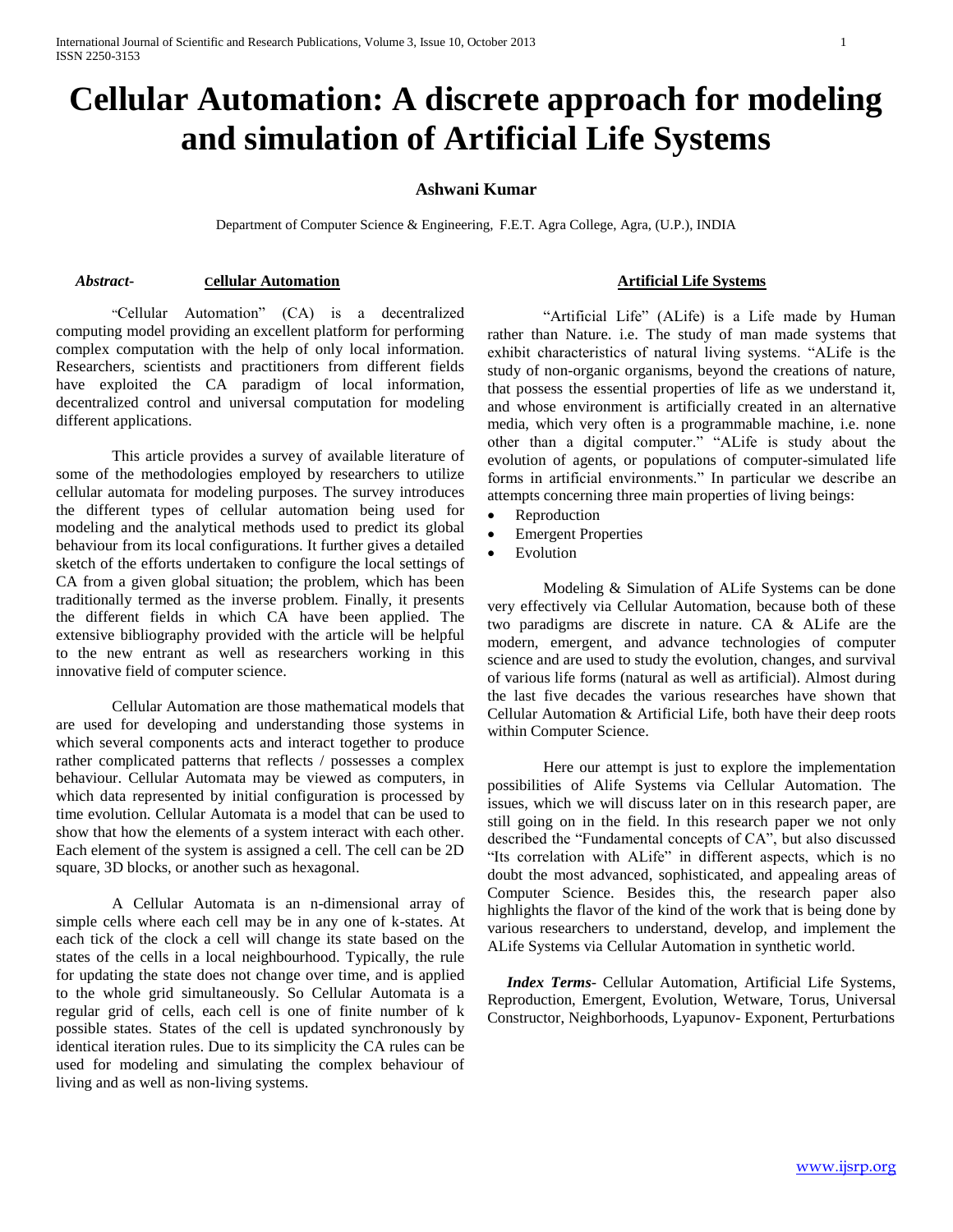#### I. INTRODUCTION & CORELATION OF CELLULAR AUTOMATA & ALIFE

This article guides a stepwise walk. Study into Artificial Life is conducted primarily at three levels, these are:

- **1. Wetware –** Using bits from biology (e.g. RNA, DNA) to investigate evolution.
- **2. Software –** Simulating biological systems.
- **3. Hardware –** For instance, robotics.

Besides this there are two distinct philosophies:

- **1. Strong ALife –** Life is not just restricted to a Carbon-based chemical process. Life can be created in silicon.
- **2. Weak ALife – C**omputer simulations are just simulations and investigations of life.



Figure (a): ALife Study

#### II. HISTORICAL BACKGROUND OF CELLULAR AUTOMATION

The concept of Cellular Automation was originally discovered in the 1940"s by Stanislaw Ulam and John von Neumann, while they were contemporaries at Los Alamos National Laboratory. While studied some throughout the 1950s and 1960s, it was not until the 1970"s and Conway's Game of Life, a two dimensional cellular automation, that interest in the subject expanded beyond academia.

In the 1980"s, Stephen Wolfram engaged in a systematic study of one-dimensional cellular automata, or what he calls elementary cellular automata; his research assistant Matthew Cook showed that one of these rules is Turing-complete. Wolfram published *A New Kind of Science* in 2002, claiming that cellular automata have applications in many fields of science and technology. These include computer processors and cryptography.

The primary classifications of cellular automata as outlined by Wolfram are numbered one to four. They are, in order, automata in which patterns generally stabilize into homogeneity, automata in which patterns evolve into mostly stable or oscillating structures, automata in which patterns evolving in a seemingly chaotic fashion, and automata in which patterns become extremely complex and may last for a long time, with stable local structures. This last Class are thought to be computationally universal, or capable of simulating a Turing machine. Special types of cellular automata are those which are *reversible*, in which only a single configuration leads directly to a subsequent one, and *totalistic*, in which the future value of individual cells depend on the total value of a group of neighboring cells. Cellular automata can simulate a variety of real-world systems, including biological and chemical ones. There has been speculation that cellular automata may be able to model reality itself.

Cellular automata are often simulated on a finite grid rather than an infinite one. In two dimensions, the universe would be a rectangle instead of an infinite plane. The obvious problem with finite grids is how to handle the cells on the edges. How they are handled will affect the values of all the cells in the grid. One possible method is to allow the values in those cells to remain constant. Another method is to define neighbourhoods differently for these cells. One could say that they have fewer neighbors, but then one would also have to define new rules for the cells located on the edges. These cells are usually handled with a *toroidal* arrangement: when one goes off the top, one comes in at the corresponding position on the bottom, and when one goes off the left, one comes in on the right. (This essentially simulates an infinite periodic tiling, and in the field of partial differential equations is sometimes referred to as *periodic*  boundary conditions.) This can be visualized as taping the left and right edges of the rectangle to form a tube, then taping the top and bottom edges of the tube to form a torus (doughnut shape). Universes of other dimensions are handled similarly. This is done in order to solve boundary problems with neighbourhoods, but another advantage of this system is that it is easily programmable using modular arithmetic functions. For example, in a 1-dimensional cellular automation like the examples below, the neighbourhood of a cell  $x_{i-1}$ <sup>t</sup> is:



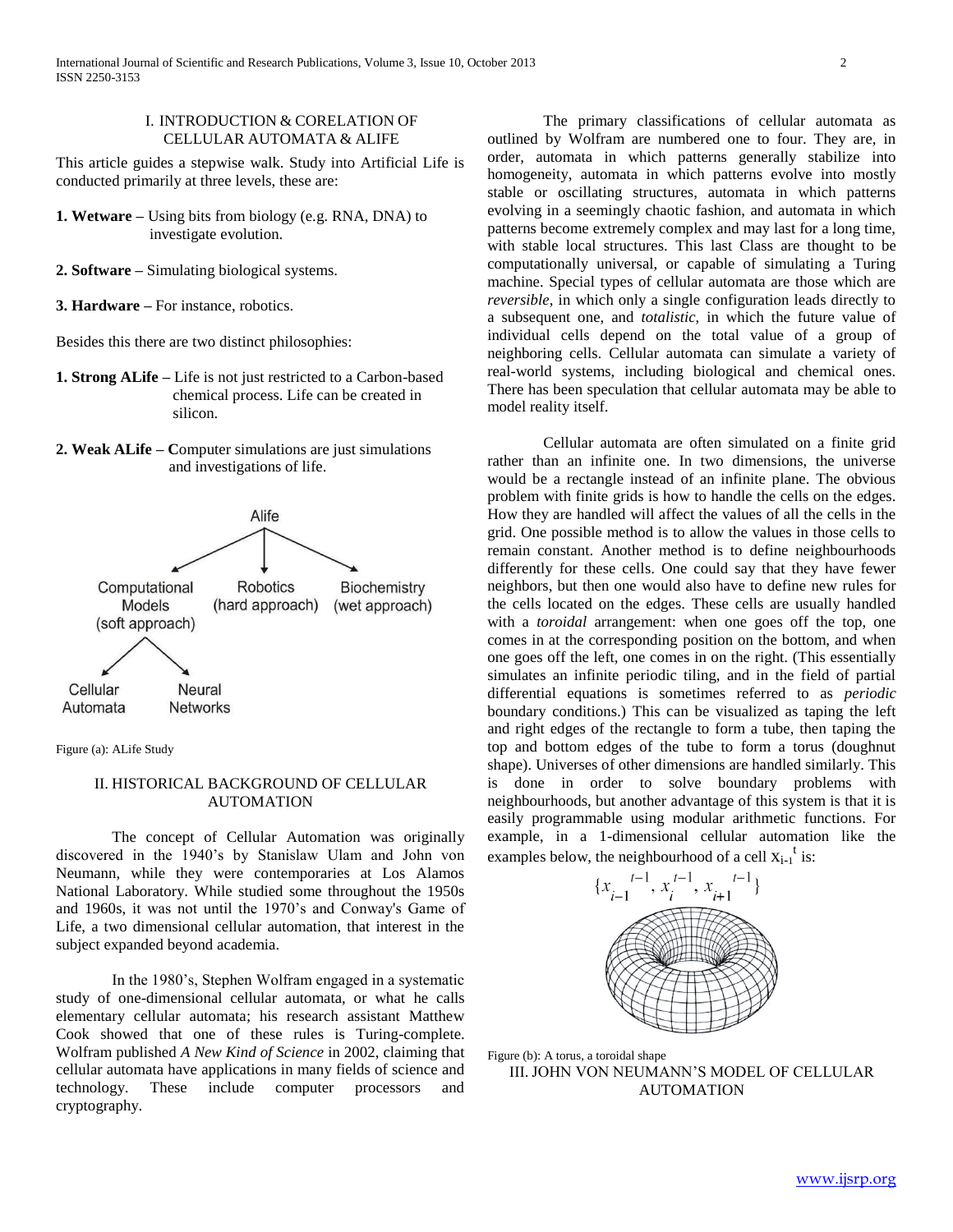John Von Neumann is widely credited with the origination of the "Stored Program Concept", that forms the basis of working of a vast majority of machines in today"s era. But his contribution to the advancement in ALife studies is no less compelling, although relatively unknown.

"Can a machine reproduce itself?" This question was first posed by John Von Neumann in the early 1950"s and explored by him before his untimely death in 1957. Specifically he asked whether a machine could create a copy of itself, which in turn could create more copies (in analogy to nature).

John Von Neumann wished to investigate necessary logic for the reproduction/self-reproduction. He was not interested, nor he did have the tools, in building a working machine at the bio-chemical or genetic level. Remember that at that time DNA had not yet been discovered as the genetic material in nature.

One such example is John Von Neumann"s model of "Cellular Automation", where the basic units are the "Grid Cells" and the observed phenomena involve composite objects consisting of several cells. A machine in the Cellular Automata model is a collection of cells that can be regarded as operating in unison. For example if a square configuration of four black cells exists, that appears at each time step one cell to the right, then we say that square acts as a machine moving right.

John Von Neumann used this simple model to describe a universal constructing machine, which can read assembly instructions of any given machine, and construct that machine accordingly. These instructions are the collection of cells of various colors, as the new machine after being assembled – indeed any compound element on the grid is simply a collection of cells.

John Von Neumann"s "Universal Constructor" can build any machine when given the appropriate assembly instructions. If these consist of instructions for building a universal constructor, then the machine can create a duplicate of itself; that is, it will reproduce. Should we want the offspring to reproduce as well, we must copy the assembly instructions and attach them to it. In this manner the John Von Neumann showed that a reproductive process is possible in Artificial Machines (ALife Systems). One of the John Von Neumann"s main conclusions was that the reproductive process uses the assembly instructions in two distinct manners:

- **1.** As interpreted code. (During actual assembly).
- **2.** As uninterrupted data.

(Copying of assembly instructions to offspring).

During the following decade when the basic genetic mechanisms began to unfold, it became clear that nature had adopted the John Von Neumann"s conclusions. The process by

which assembly instructions (i.e. DNA) are used to create a working machine (i.e. proteins), indeed makes dual use of information: As interpreted code and as uninterrupted data. The former is referred to in biology as "Translation" and later is referred to as "Transcription" in the terminology of computer science.

This description demonstrates the underlying principle of ALife. The field draws researchers from different streams such as computer science, physics, biology, chemistry, economics philosophy and so on. While biological research is essentially analytic, trying to break down the complex phenomena into their basic components, ALife is synthetic, attempting to construct phenomena from their elemental units. As such ALife complements traditional biological research by exploring new paths in the quest toward understanding the grand and ancient puzzle called "What is Life?"

#### IV. COMPONENTS OF CELLULAR AUTOMATA

Cellular automata may be considered as information processing systems, their evolution performing some computation on the sequence of site values given as the initial state. Cellular Automation has four components:

**(1) The Physical Environment:** The term physical environment indicates the physical platform on which CA is computed. It normally consists of discrete lattice of cells with rectangular, hexagonal etc shown in Figure (e). All these cells are equal in size. They can be finite or infinite in size and its dimensionality can be 1 (a linear string of cells called an elementary cellular automation or ECA).

**(2) The Cell's States:** Every cell can be in a particular state where typically an integer can determine the number of distinct states a cell can be in, e.g. (binary state). Generally, the cell is assigned with an integer value or a null value based upon its state. The states of cells collectively are called as "Global configuration". This convention clearly indicates that states are local and refer to cells, while a configuration is global and refers to the whole lattice.

**(3) The Cell's Neighbourhoods:** The future state of a cell is mainly dependent on its state of its neighbourhood cell, so neighbor-hood cell determines the evolution of the cell. So generally, the lattices vary as one-dimensional and twodimensional. In one-dimensional lattice, the present cell and the two adjacent cells form its neighbourhoods, whereas in the context of two-dimensional lattice there is four adjacent cells which acts as the neighbourhoods. Therefore, it is clear that as the dimensionality (entropy) increases the number of adjacent cells also increases.

**(4) A Local Transition Rule:** This rule (function) acts upon a cell and its direct neighbourhood, such that the cell"s state changes from one discrete time step to another (i.e., the system"s iterations). The CA evolves in time and space as the rule is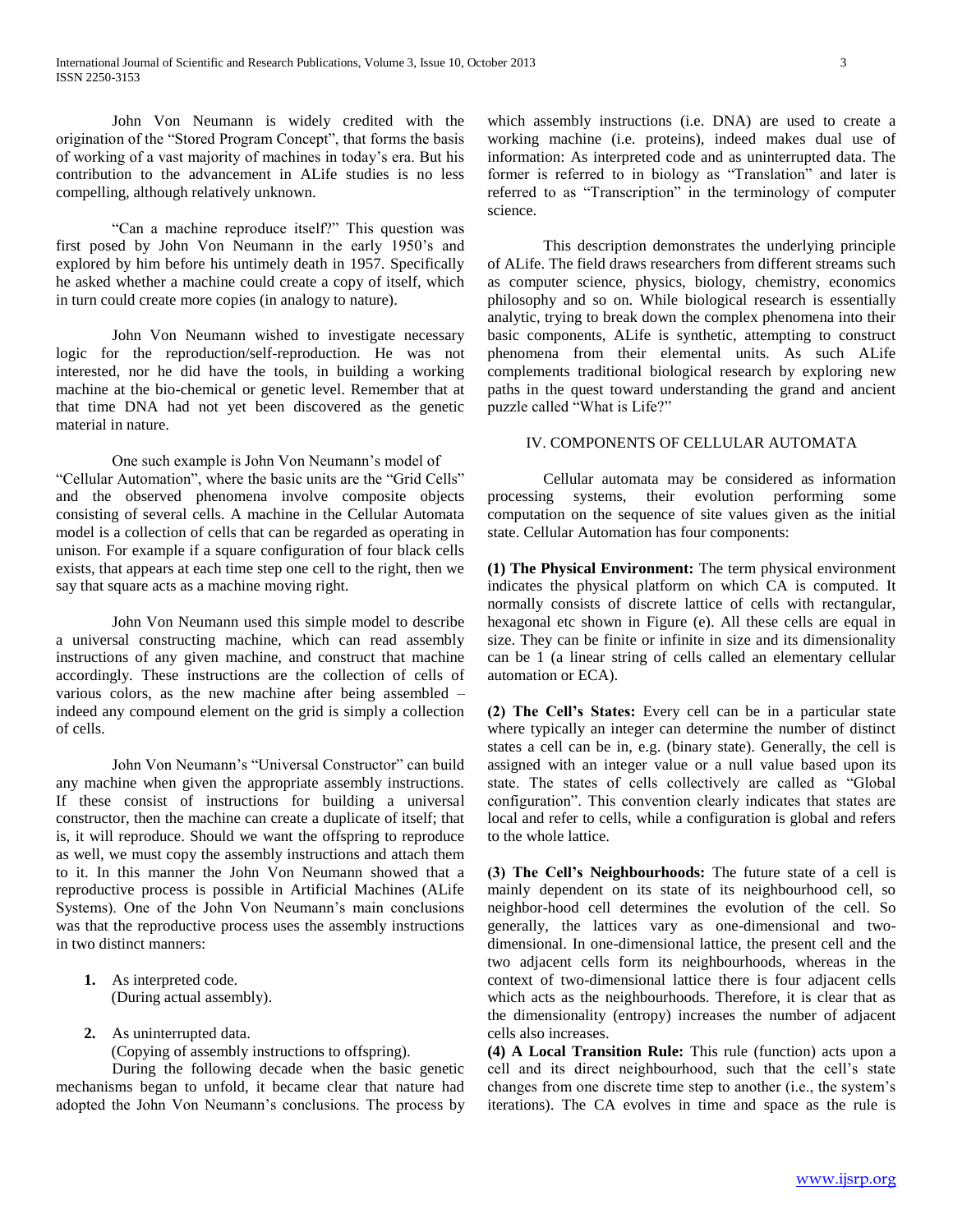subsequently applied to all the cells in parallel. Typically, the same rule is used for all the cells (if the converse is true, then the term hybrid CA is used). When there are no stochastic components present in this rule, we call the model a deterministic CA, as opposed to a stochastic (also called probabilistic) CA.

#### V. MATHEMATICAL MODEL OF CELLULAR AUTOMATION

Formally, a Cellular Automation is represented by the 4-tuple **{ Z, S, N, f }** where:

- **Z:** is the finite or infinite lattice.
- **S:** is a finite set of cell states or values.
- **N:** is the finite neighbourhood.
- **F:** is the local transition function defined by the transition table or the rule.

The lattice is a finite or infinite discrete regular grid of cells on a finite number of dimensions. Each cell is defined by its discrete position (an integer number for each dimension) and by its discrete value (one of a finite set of integers). Time is also discrete. The future state of a cell (time  $t+1$ ) is a function of the present state (time t-1) of a finite number of cells surrounding the observed cell called the neighbourhood.

## VI. EMERGENT BEHAVIOUR OF CELLULAR AUTOMATION

"Global behaviour or pattern arises from the local interactions."

A fundamental precept of CA is that the local transition function determining the state of each individual cell at a particular time step should be based upon the state of those cells in its immediate neighbourhood at the previous time step or previous time steps.

Thus the rules are strictly local in nature and each cell becomes an information-processing unit integrating the states of the cells around it and altering its own state unison with all the others at the next time step in accordance with the stipulated rule.

Thus many global patterns of the system are an "emergent' feature" of the effect of the locally defined transition function. that is, complex global featurescan emerge from the strictly local interaction of individual cells each of which is only aware of its immediate environment.

#### VII. CELLULAR AUTOMATION AS A TRANSITION **FUNCTION**

Number of neighbors of a cell including that cell also  $= 2r + 1$ , Where  $r = 1, 2, 3, \dots$ 

Basically r is the dimension of C.A. Besides this the number of allowable states also play an important role in Cellular Automata. Here it is denoted by  $\hat{k}$ . For the simplest case  $k=2$  (binary states). The states of the cell are represented by:

0 : Dead State

1 : Live State

Usually we keep fix the value of  $k = 2$ , for all cases.

If  $r=1$ , It results 1D-CA. If r=2, It results 2D-CA.

## VII. CELLULAR AUTOMATA MODEL: FUNDAMENTAL FEATURES, AND SPECIFICATIONS

#### **CA: The Fundamental Features**

The three most fundamental features of Cellular Automation are:

**(1) Uniformity:** All cell states updated by same set of rules.

**(2) Synchronity:** All cell states updated simultaneously.

**(3) Locality:** The rules are local in nature.

#### **CA: The Specification**

- **(1)** A neighbourhood function that specifies which of the adjacent cell affects its state.
- **(2)** A transition function that specifies mappings from state of neighbor cells to state of given cell.

## VII. NEIGHBOURHOOD STRUCTURES USED IN CELLULAR AUTOMATION



Figure (c): Examples of neighbourhood structures

Some commonly used neighbourhood structures usually considered for two-dimensional cellular automata are shown in Figure (c). In the cellular automation evolution, the value of the center cell is updated according to a rule that depends on the values of the shaded cells. Cellular automata with Von Neumann neighborhood are termed "five-neighbor square", and those with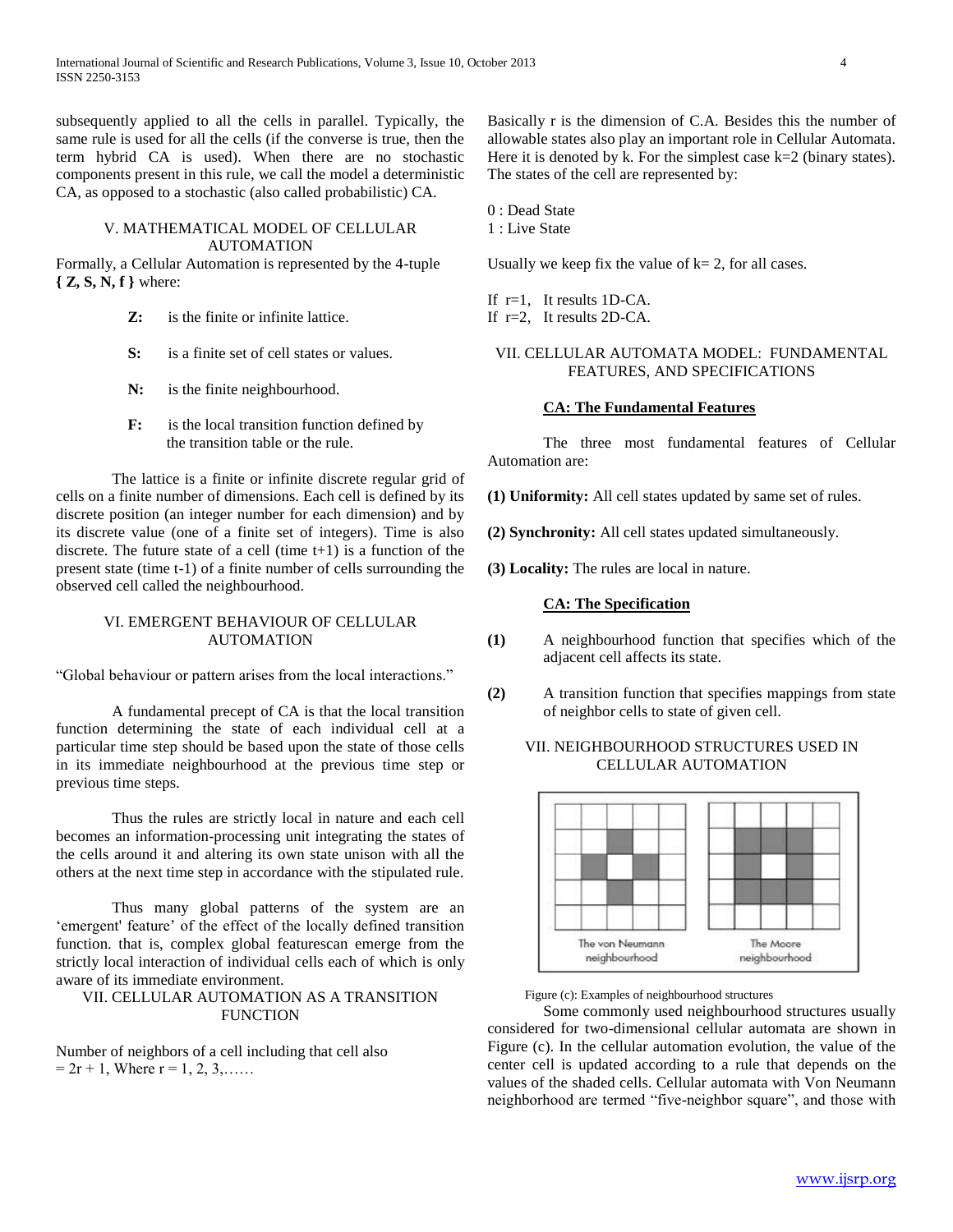Moore neighborhood are termed "nine-neighbor square". Totalistic cellular automation rules take the value of the center site to depend only on the sum of the values of the sites in the neighbourhood. With outer totalistic rules, sites are updated according to their previous values, and the sum of the values of the other sites in the neighbourhood. Triangular and hexagonal lattices are also possible, but are not used in the examples given here. Notice that five-neighbor square, triangular, and hexagonal cellular automation rules may all be considered as special cases of general nine-neighbor square rules.

## VIII. ONE-DIMENSIONAL CELLULAR AUTOMATION (SOME EXAMPLES)

#### **Rule Number: 30**



Figure (d): Rule - 30



Figure (e): Conus textile exhibits a cellular automation pattern (Rule-30) on its shell.

For example the widespread species *ConusTextile* bears a pattern resembling Wolfram's Rule-30 cellular automation.

## **Rule Number: 126**

| ' `urrent |     |            |     |     |     |     |     |
|-----------|-----|------------|-----|-----|-----|-----|-----|
| Pattern   | 110 | <b>101</b> | 100 | 011 | 010 | 001 | 000 |



Figure (f): Rule - 126

## IX. CELLULAR AUTOMATION RULES: AT A GLANCE

| <b>CELLULAR AUTOMATION WITH BINARY STATES</b>              |           |                                |                                     |  |  |  |  |
|------------------------------------------------------------|-----------|--------------------------------|-------------------------------------|--|--|--|--|
| <b>NEIGHBORS</b><br>(N)                                    | $(1+N)$   | NO. OF<br><b>PATTERNS</b>      | NO. OF<br><b>RULES</b>              |  |  |  |  |
| <u>1-D</u><br>TWO<br>(L, R)                                | $1+2=3$   | $2^3 = 8$<br>(3 Bit Pattern)   | $2^8$ = 256<br>Rules                |  |  |  |  |
| <u>2-D</u><br><b>FOUR</b><br>(L, R, U, D)                  | $1+4=5$   | $2^5$ = 32<br>(5 Bit Pattern)  | $2^{32}$<br>Rules                   |  |  |  |  |
| $2-D$<br><b>EIGHT</b><br>(Boundary Cells)                  | $1+8=9$   | $2^9$ = 512<br>(9 Bit Pattern) | $2^{512}$<br>Rules                  |  |  |  |  |
| $3-D$<br>TWENTY SIX<br>(Cells lies on all<br>six surfaces) | $1+26=27$ | $2^{27}$<br>(27 Bit Pattern)   | $2^{27}$<br>$\overline{2}$<br>Rules |  |  |  |  |

Table (a): Cellular Automata Rules

## X. THE CLASSIFICATION WITHIN ONE DIMENSIONAL CELLULAR AUTOMATA MODEL

Empirical studies strongly suggest that the qualitative properties of one-dimensional cellular automata are largely independent of such features of their construction as the number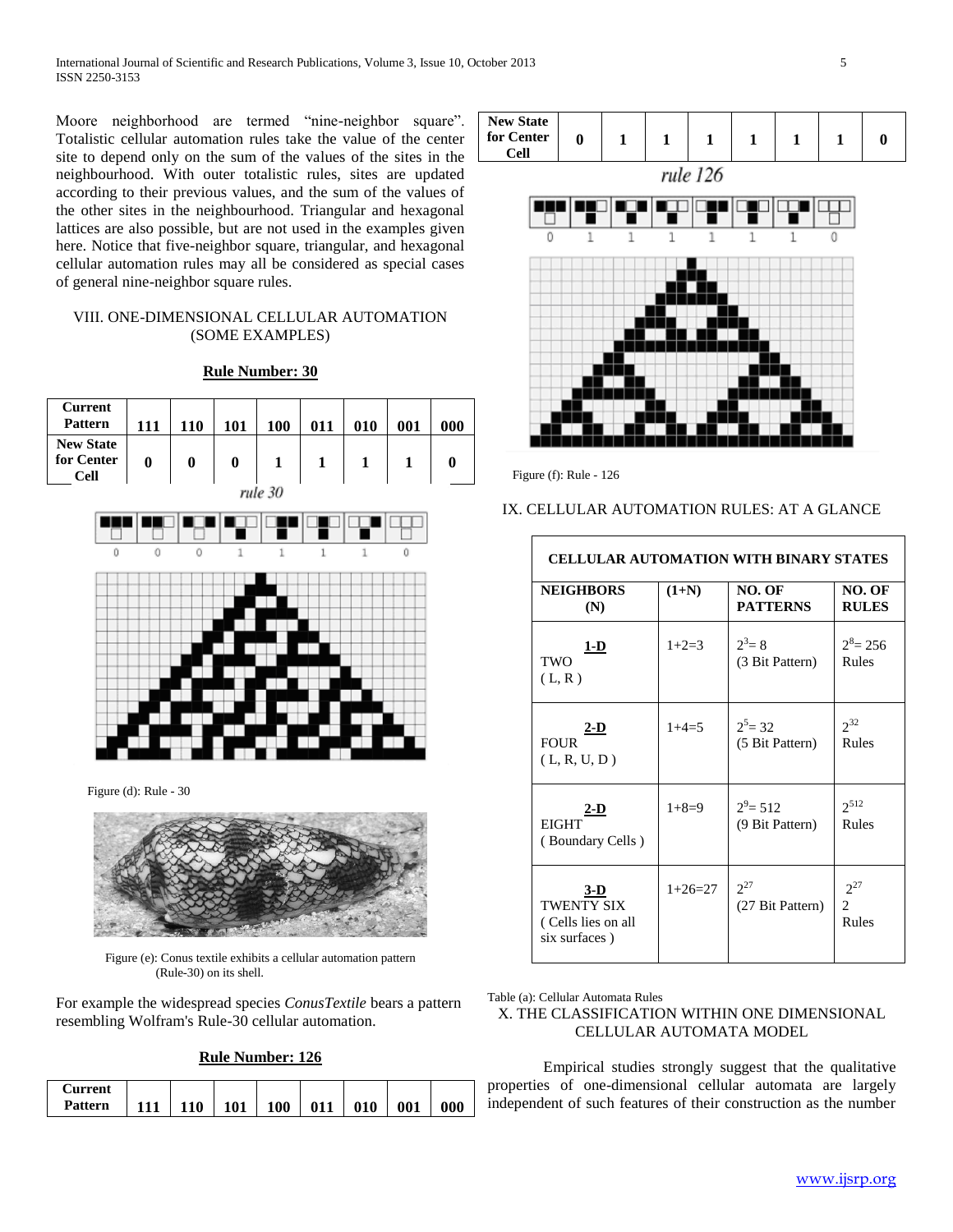of possible values for each site, and the size of the neighbourhood.

In order of complexity the four qualitative classes of behaviour have been identified by Wolform in one-dimensional cellular automata. While earlier studies in cellular automata tended to try to identify type of patterns for specific rules, Wolfram's Classification was the first attempt to classify the rules themselves. Starting from typical initial configurations, these are:

- **Class-l Cellular Automata-** It evolves to homogeneous final states. Class-l cellular automata evolve from almost all initial states to a unique final state, analogous to a fixed point. Nearly all initial patterns evolve quickly into a stable, homogeneous state. Any randomness in the initial pattern disappears.
- **Class-2 Cellular Automata-** It yields separated periodic structures. Class-2 cellular automata evolve to collections of periodic structures, analogous to limit cycles. The contraction of the set of configurations generated by a cellular automation is reflected in a decrease in its entropy or dimension. Starting from all possible initial configurations (corresponding to a set defined to have dimension one). Nearly all initial patterns evolve quickly into stable or oscillating structures. Some of the randomness in the initial pattern may filter out, but some remains. Local changes to the initial pattern tend to remain local. So for Class-2 type the stable or oscillating structures may be the eventual outcome, but the number of steps required to reach this state may be very large, even when the initial pattern is relatively simple. Local changes to the initial pattern may spread indefinitely. Wolfram's Class-2 can be partitioned into two subgroups:

**(1)** Stable (fixed) Rules **(2)** Oscillating (periodic) Rules

- **Class-3 Cellular Automata-** It exhibits chaotic behaviour, and yield aperiodic patterns. Small changes in initial states usually lead to linearly increasing regions of change. Class-3 cellular automata yield sets of configurations with smaller, but positive, dimensions. These sets are directly analogous to the chaotic (or "strange") attractors found in some continuous dynamical systems. Nearly all initial patterns evolve in a pseudo-random or chaotic manner. Any stable structures that appear are quickly destroyed by the surrounding noise. Local changes to the initial pattern tend to spread indefinitely.
- **Class-4 Cellular Automata-** It exhibits complicated localized and propagating structures. It is conjectured that Class-4 cellular automata are generically capable of universal computation, so that they can implement arbitrary information-processing procedures. Nearly all initial patterns evolve into structures that interact in complex and

interesting ways, with the formation of local structures that are able to survive for long periods of time. Wolfram has conjectured that many, if not all Class-4 cellular automata are capable of universal computation. This has been proven for Rule-110 and Conway's Game of Life.

Wolfram, in *A New Kind of Science* and several papers dating from the mid-1980s, defined four classes into which cellular automata and several other simple computational models can be divided depending on their behaviour.



 $\boldsymbol{\lambda}$  = chance that a cell is alive in the next state

Figure (g): Wolform"s Classes for Elementary Cellular Automation

Wolfram's Classification has been empirically matched to a clustering of the compressed lengths of the outputs of cellular automata. There have been several attempts to classify cellular automata in formally rigorous classes, inspired by the Wolfram's Classification. For instance, Culik and Yu proposed three well-defined classes (and a fourth one for the automata not matching any of these), which are sometimes called Culik-Yu Classes; membership in these proved to be undecidable.

These definitions are qualitative in nature and there is some room for interpretation. According to Wolfram, "…with almost any general classification scheme there are inevitably cases which get assigned to one class by one definition and another class by another definition. And so it is with cellular automata: there are occasionally rules...that show some features of one class and some of another."

Dynamical systems theory methods may be used to investigate the global properties of cellular automation. One considers the set of configurations generated after some time from any possible initial configuration. Most cellular automation mappings are irreversible (and not surjective), so that the set of configurations generated contracts with time.

XI. 1-D Vs 2-D CELLULAR AUTOMATA

Entropy or dimension gives only a coarse characterization of sets of cellular automation configurations. Formal language theory provides a more complete and detailed characterization. Configurations may be considered as words in a formal language; sets of configurations are specified by the grammatical rules of the language. The set of configurations generated after any finite number of time steps in the evolution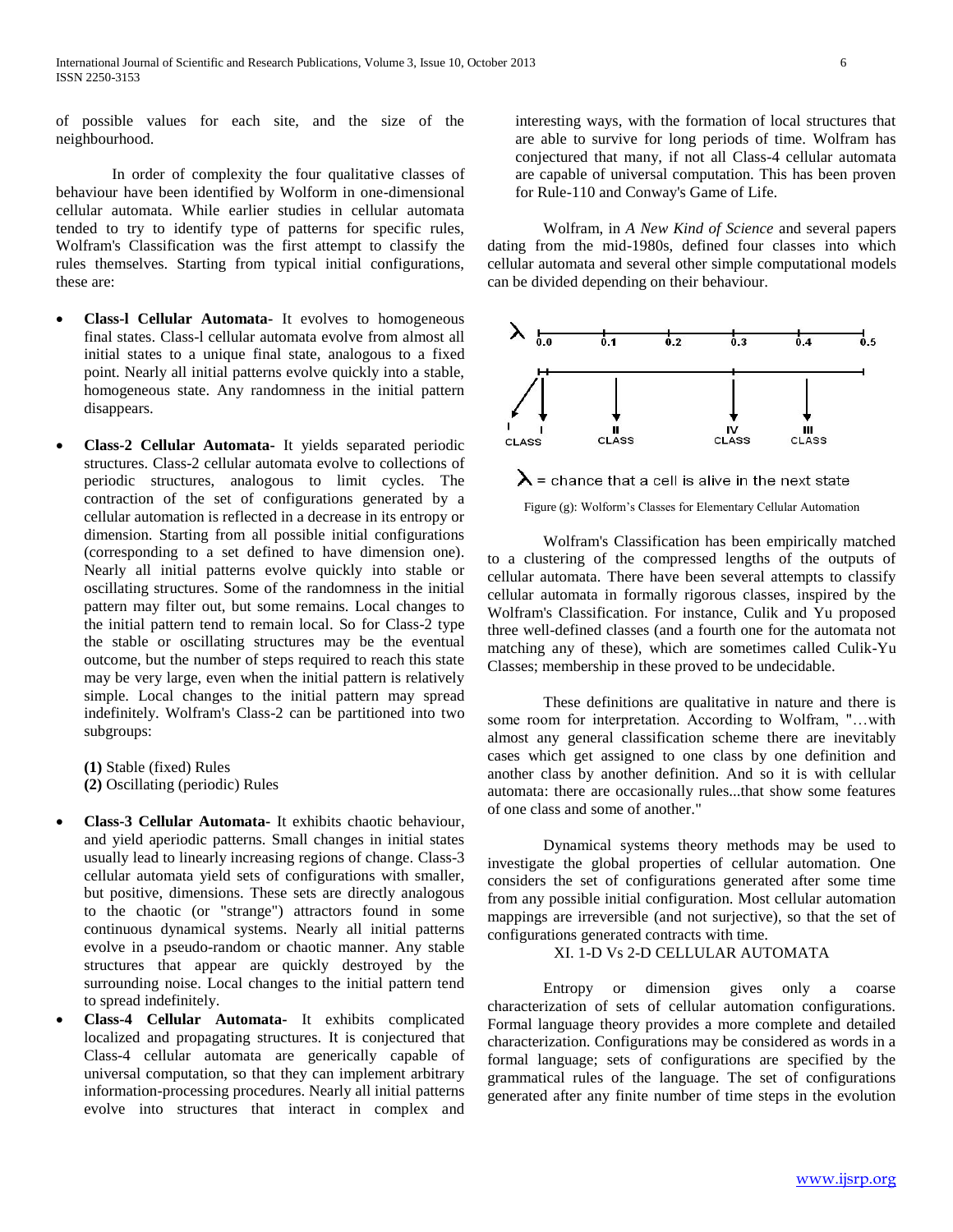of a one-dimensional cellular automation can be shown to form a regular language: the possible configurations thus correspond to possible paths through a finite graph. For most Class-3 and Class-4 cellular automata, the complexity of this graph grows rapidly with time, so that the limit set is presumably not a regular language. This paper reports evidence that certain global properties of two- dimensional cellular automata are very similar to those of one-dimensional cellular automata.

Many of the local phenomena found in two-dimensional cellular automata also have analogs in one dimension. However, there are a variety of phenomena that depend on the geometry of the two-dimensional lattice. Many of these phenomena involve complicated boundaries and interfaces, which have no direct analog in one dimension.



Figure (h): Various arrangements of neighbor cells in 1-D and 2-D spaces

Many definitions are carried through directly from one dimension, but some results are rather different. In particular, the sets of configurations that can be generated after a finite number of time steps of cellular automation evolution are no longer described by regular languages, and may in fact be no recursive. As a consequence, several global properties that are decidable for one-dimensional cellular automata become undecidable in two dimensions.

## XII. COMPLEXITY OF ALIFE SYSTEMS

"Life is a complex system: It is a dynamic system that can keep on changing and evolving over a great period of time without dying."

If the amount of information exchange in a system is varied from low to high, it gives "Fixed", "Periodic", and "Chaotic" systems in that order. Somewhere in between, a system exhibits "Complex" behaviour. Accordingly, each unit (cell) in a system dies, freezes, pulsates, or behaves in a very complex manner.

|                 | <b>CHANGE</b> | <b>EVOLUTION</b> | <b>DEATH</b> |
|-----------------|---------------|------------------|--------------|
| <b>FIXED</b>    | NΟ            | NΟ               | NΟ           |
| <b>PERIODIC</b> | YES           | NΩ               | NΟ           |
| <b>CHAOTIC</b>  | YES           | YES              | YES          |
| <b>COMPLEX</b>  | YES           | YES              | NO           |

Table (b): Complexity of ALife Systems



Figure (i): Various models of Life

## XIII. FUNDAMENTAL APPROACHES USED TO IMPLEMENT ARTIFICIAL LIFE SYSTEMS

- NEURAL NETWORKS
- EVOLUTIONARY ALGORITHMS
	- **1.** Genetic Programming
	- **2.** Evolutionary Programming
	- **3.** Classifier Systems
	- **4.** Lindenmeyer Systems

## CELLULAR AUTOMATA

## XIV. TWENTY PROBLEMS IN CELLULAR AUTOMATION

- 1. What overall classification of CA can be given?
- 2. What are the exact relations between entropies and Lyapunov exponents for CA?
- 3. What is the analogue of geometry for the configuration space of a CA?
- 4. What statistical quantities characterize CA behaviour?
- 5. What invariants are there in CA evolution?
- 6. How does thermodynamics apply to CA? (broken time symmetry problem)
- 7. How is different behaviour distributed in the space of CA rules?
- 8. What are the scaling properties of CA?
- 9. What is the correspondence between CA and continuous systems?
- 10. What is the correspondence between CA and stochastic systems?
- 11. How are CA affected by noise and other perturbations?
- 12. Is regular language complexity generically nondecreasing with time in 1-D CA?
- 13. What limit sets can CA produce?
- 14. What are the connections between the computational and statistical characteristics of CA?
- 15. How random are the sequences generated by CA?
- 16. How common are computational universality and undesirability in CA?
- 17. What is the nature of the infinite size limit of CA?